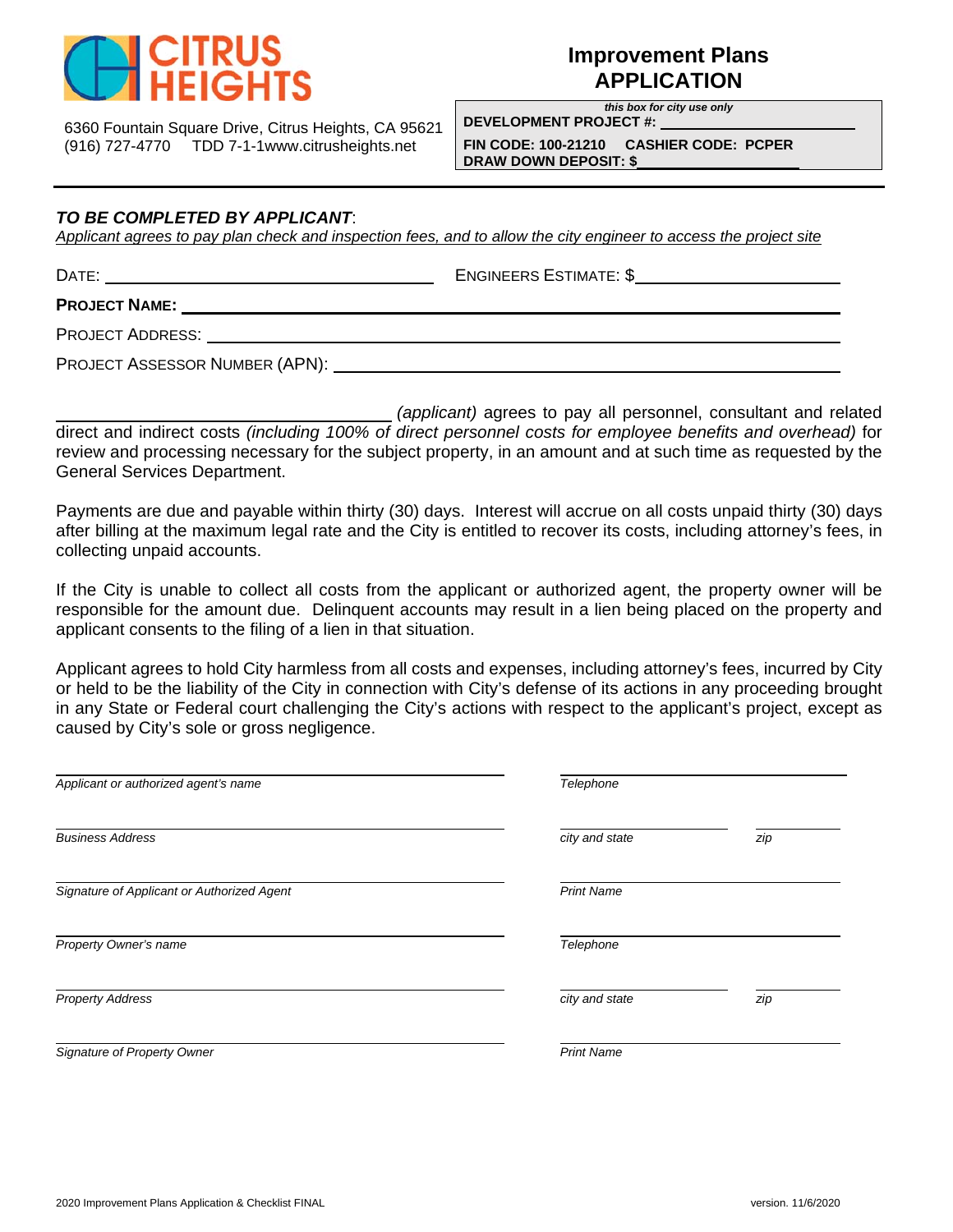

# **Improvement Plans APPLICATION**

6360 Fountain Square Drive, Citrus Heights, CA 95621 (916) 727-4770 TDD 7-1-1www.citrusheights.net **FIN CODE: 100-21210 CASHIER CODE: PCPER** 

*this box for city use only* **DEVELOPMENT PROJECT #:** 

**DRAW DOWN DEPOSIT: \$** 

| Project # ___________________________                      |                                                                                           |  |
|------------------------------------------------------------|-------------------------------------------------------------------------------------------|--|
|                                                            |                                                                                           |  |
|                                                            |                                                                                           |  |
| <b>Contact Information:</b><br><b>APPLICANT/AGENT</b>      | <b>OWNER</b> (if different from applicant)                                                |  |
|                                                            |                                                                                           |  |
| <u> 1989 - Johann Stoff, amerikansk politiker (* 1908)</u> |                                                                                           |  |
| <b>ENGINEER</b>                                            | <b>ARCHITECT</b> (Commercial Project)                                                     |  |
|                                                            |                                                                                           |  |
|                                                            |                                                                                           |  |
| <b>INVOICING INFORMATION:</b>                              | (Circle one) $\bigcap$ APPLICANT $\bigcap$ OWNER NOTE: You must complete the contact      |  |
|                                                            | information and provide an initial deposit for<br>plan check.                             |  |
|                                                            | Return completed package to:                                                              |  |
|                                                            | <b>Citrus Heights General Services Department</b><br><b>Development Division</b>          |  |
|                                                            | Attention: Ardelyn Flores, P.E.,<br>6360 Fountain Square Drive<br>Citrus Heights CA 95621 |  |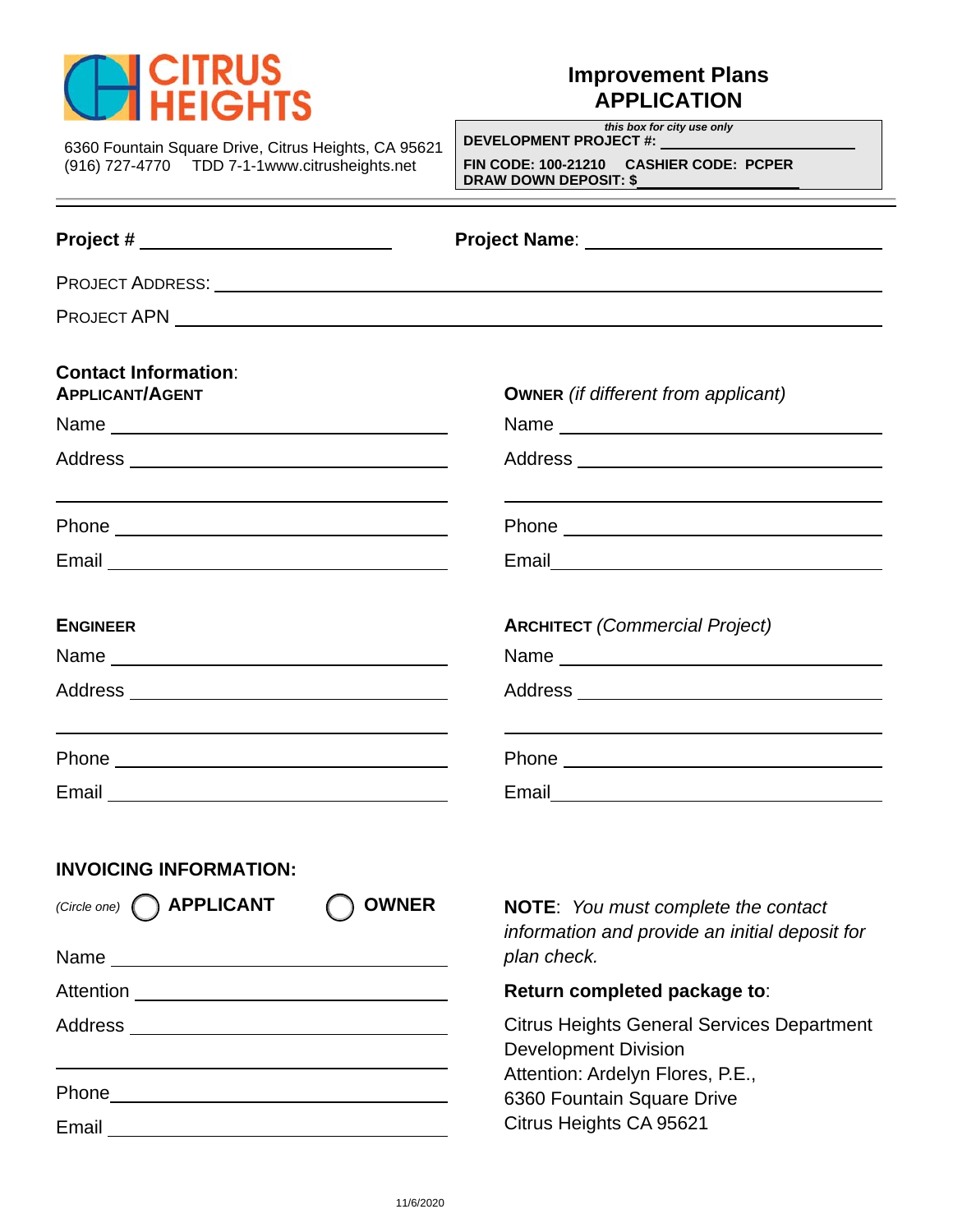

### **Engineering Plan Review & Permitting**

All Plan Review Submittals shall include a complete application form and the initial plan Review deposit along with the items described below.

#### **Plan Review Fees:**

*(Initial Deposit is the greater amount of either 4% of the engineer's cost estimate of all work within the public Right-of-Way (ROW), on-site grading, and on-site storm drain system OR \$2,500).* Fee total is based on actual time and materials used. An initial deposit is required to open the draw-down account.

NOTE: *All structural work such as retaining walls & sound walls are to be submitted to Building Division for structural review. Phone (916) 727-4760 for building fees and requirements*

### **MINIMUM SUBMITTAL PACKAGES:**

| 1. Residential Subdivision Projects                                                                                                            |  |  |  |
|------------------------------------------------------------------------------------------------------------------------------------------------|--|--|--|
| A. Improvement Plans with Supporting Calculations                                                                                              |  |  |  |
| a. 2 sets - hardcopy (sheet size: 36"x24")                                                                                                     |  |  |  |
| b. 1 PDF formatted copy of improvement plans                                                                                                   |  |  |  |
| The following items shall be submitted in PDF format:                                                                                          |  |  |  |
| B. Storm Drain Package                                                                                                                         |  |  |  |
| C. Engineers Estimate (civil work for the following: grading, storm-water, all work located within<br>the City's ROW and/or PUEs).             |  |  |  |
| D. Final Map Package (see final map requirement)                                                                                               |  |  |  |
| E. Approved Tentative Map                                                                                                                      |  |  |  |
| F. Final Conditions of Approval                                                                                                                |  |  |  |
| G. Soils Report - 2 sets (if available - minimum requirement of R-value testing and pavement<br>design recommendation with testing locations.) |  |  |  |
| H. Public Landscaping Plans (if applicable)                                                                                                    |  |  |  |
| Draft copy of SWPPP & Copy of Notice of Intention (part of NPDES permitting process) for 1<br>$\mathbf{L}$                                     |  |  |  |
| acre sites or greater                                                                                                                          |  |  |  |
|                                                                                                                                                |  |  |  |
| 2. Commercial Projects                                                                                                                         |  |  |  |
| A. Improvement Plans with Supporting Calculations                                                                                              |  |  |  |
| a. 2 sets - hardcopy (sheet size: 36"x24")                                                                                                     |  |  |  |
| b. 1 PDF formatted copy of improvement plans                                                                                                   |  |  |  |
| The following items shall be submitted in PDF format:                                                                                          |  |  |  |
| <b>B.</b> Storm Drain Package                                                                                                                  |  |  |  |
| C. Engineers Estimate (civil work for the following: grading, storm-water, all work located within<br>the City's ROW and/or PUEs).             |  |  |  |
| D. Dedications of PE, PUE and/or ROW (if applicable)                                                                                           |  |  |  |
| E. Approved Parcel Map (if applicable)                                                                                                         |  |  |  |
| F. Final Conditions of Approval                                                                                                                |  |  |  |
| G. Soils Report - 2 sets (if available - minimum requirement of R-value testing and pavement                                                   |  |  |  |
| design recommendation with testing locations.)                                                                                                 |  |  |  |
| H. Draft copy of SWPPP & Copy of Notice of Intention (part of NPDES permitting process) for 1<br>acre sites or greater                         |  |  |  |